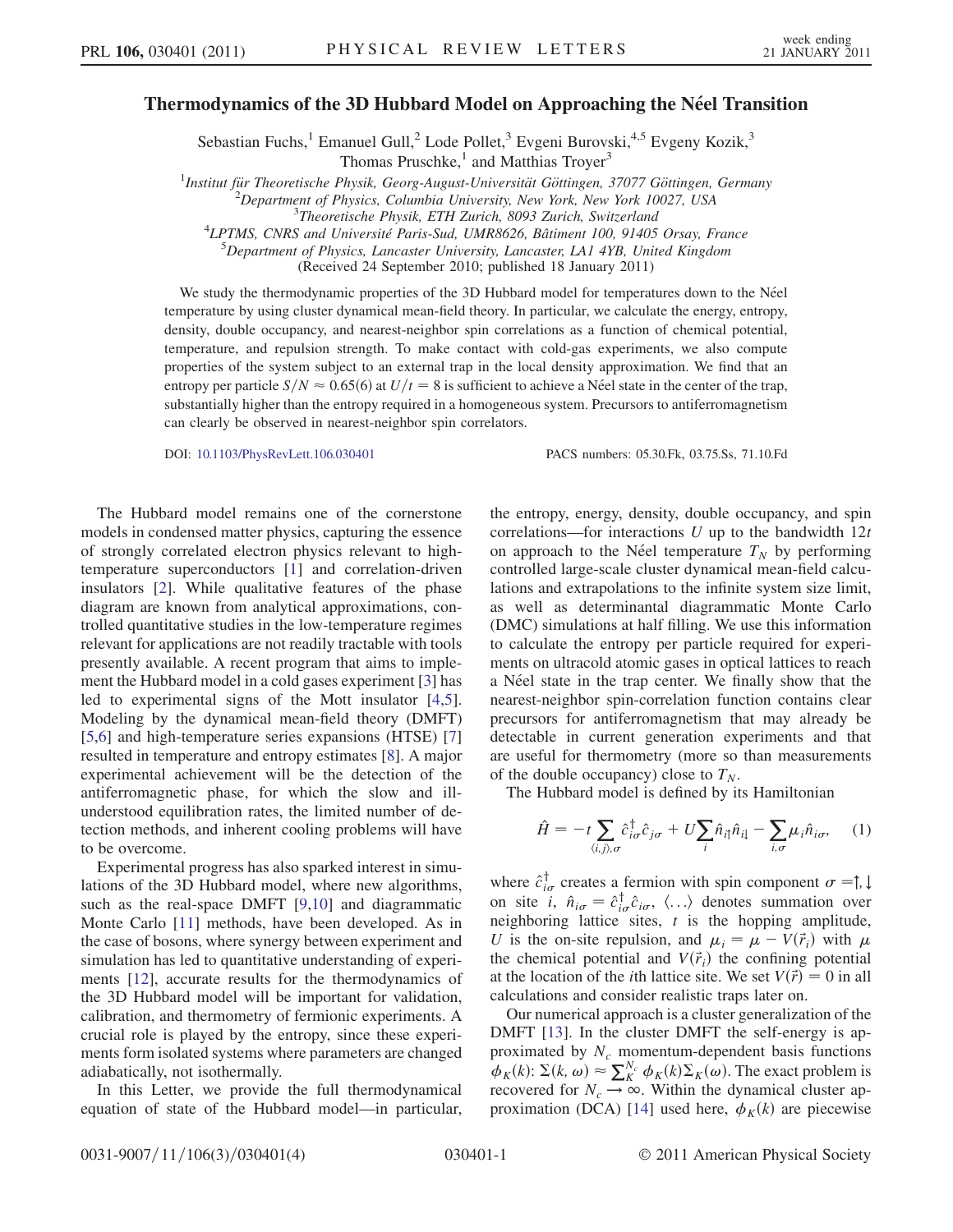constant over momentum patches, and DMFT [[15](#page-3-14)] corresponds to  $N_c = 1$  and  $\Sigma = \Sigma(\omega)$ .

Solving the DMFT and DCA equations requires the solution of a quantum impurity model. Continuoustime quantum impurity solvers [[16](#page-3-15)[–18\]](#page-3-16), in particular, the continuous-time auxiliary field method [[17](#page-3-17)] with submatrix updates [[19](#page-3-18)] used here, have made it possible to solve such models efficiently and numerically exactly on large clusters, thereby providing a good starting point for an extrapolation of finite-size clusters to the infinite system [[11,](#page-3-10)[20](#page-3-19)] We have performed extensive DCA calculations on bipartite clusters with  $N_c = 18, 26, 36, 48, 56,$  and 64. In order to achieve an optimal scaling behavior we exclusively use the clusters determined in Ref. [[20\]](#page-3-19) following the criteria pro-posed by Ref. [[21](#page-3-20)]. As the DCA exhibits a  $1/L^2$  finite-size scaling in the linear cluster size  $L = N_c^{1/3}$  away from critical behavior [\[22\]](#page-3-21), we extrapolate our cluster results linearly in  $N_c^{-2/3}$ . DCA error bars include extrapolation uncertainties; a sample extrapolation is given in Ref. [[23](#page-3-22)]. Despite a sign problem away from half filling, temperatures  $T/t \ge$ 0.4, on the order of the Néel temperature, are reliably accessible for all but the largest interaction strength  $U = 12t$  where we have been restricted to  $T/t \ge 0.5$ .

The potential energy, double occupancy, and nearestneighbor spin-spin correlation have been measured directly. The kinetic energy  $E_{\text{kin}} = \sum_{n,\vec{k}} \epsilon(\vec{k}) G(\vec{k}, i\omega_n)$  has been calculated by summing  $\epsilon(\vec{k})$ , the bare dispersion of the simple cubic lattice, and the single-particle Green function  $G(\vec{k}, i\omega_n)$  over all momenta  $\vec{k}$  and Matsubara frequencies  $i\omega_n$ . The entropy S has subsequently been calculated by numeric integration:

$$
S(T) = S(T_u) - \frac{E(T_u)}{T_u} + \frac{E(T)}{T} - \int_{T}^{T_u} dT' \frac{E(T')}{T'^2}, \quad (2)
$$

up to a  $T_u/t \approx 10$ , where the entropy  $S(T_u)$  is accurately given by HTSE. Tables of the complete results containing finite cluster and extrapolated values at and away from half filling for the entropy, energy, density, double occupancy, and spin correlations are given in the supplementary material [\[23\]](#page-3-22).

Results at half filling.—We start our analysis at half filling and focus on  $U/t = 8$ , where a comparison with results from lattice simulations [\[24,](#page-3-23)[25\]](#page-3-24) is possible. We see in Fig. [1](#page-1-0) that the entropy calculated by using the DCA and DMC simulations coincides within error bars at all temperatures. Agreement with a 10th order high-temperature series expansion [[7](#page-3-6)] is found down to  $T/t \approx 1.6$ . At that temperature also the single-site DMFT starts to deviate because that method misses short-range antiferromagnetic correlations. The Néel temperature was found to be  $T_N/t \approx 0.36(2)$  in Ref. [[20](#page-3-19)]. Our DMC calculations find it at  $T_N/t = 0.333(7)$ . By using the DCA, the critical entropy is  $s \approx 0.46(4)$  for  $T_N$  according to Ref. [\[20\]](#page-3-19), and  $s := S/N_c \approx 0.42(2)$  with  $T_N$  according to the DMC simulations. We will use DMC numbers for  $T_N$  in the rest of this Letter.

<span id="page-1-0"></span>

FIG. 1 (color online). Entropy per lattice site s of the Hubbard model as a function of temperature  $T/t$ , for  $U/t=8$ , at half filling. Dashed vertical lines (black):  $T_N$  from Ref. [\[20\]](#page-3-19); dotted lines (blue): according to DMC simulations. Dashed horizontal lines (black): entropy per lattice site s at  $T_N$  [\[20\]](#page-3-19); dotted lines (blue): according to DMC simulations;  $log(2)$  is shown as a solid (green) horizontal line. Inset: Energy  $E/t$  per lattice site. The DMC data were extrapolated linearly in  $1/L$  from the data at  $L = 6, 8, 10$ .

The *double occupancy*, which has played a crucial role in optical lattice experiments [[4](#page-3-3),[5](#page-3-4)[,7,](#page-3-6)[26\]](#page-3-25), is shown in Fig. [2](#page-1-1) as a function of temperature at half filling for different values of  $U/t$ . While for small  $U/t$  a remarkable increase is seen on approach to  $T_N$ , only a plateau remains at moderate values of  $U/t$ . This is in contrast to the DMFT predictions but similar to lattice quantum Monte Carlo results in two dimensions [\[27\]](#page-3-26). For larger interactions  $(U/t \ge 12)$ , the double occupancy rises above that of a single-site paramagnet, consistent with DMFT results for

<span id="page-1-1"></span>

FIG. 2 (color online). Double occupancy of the Hubbard model as a function of  $T/t$ , at half filling. Extrapolated DCA results are shown as solid lines and DMFT values as dashed lines. Vertical lines: See Fig. [1](#page-1-0).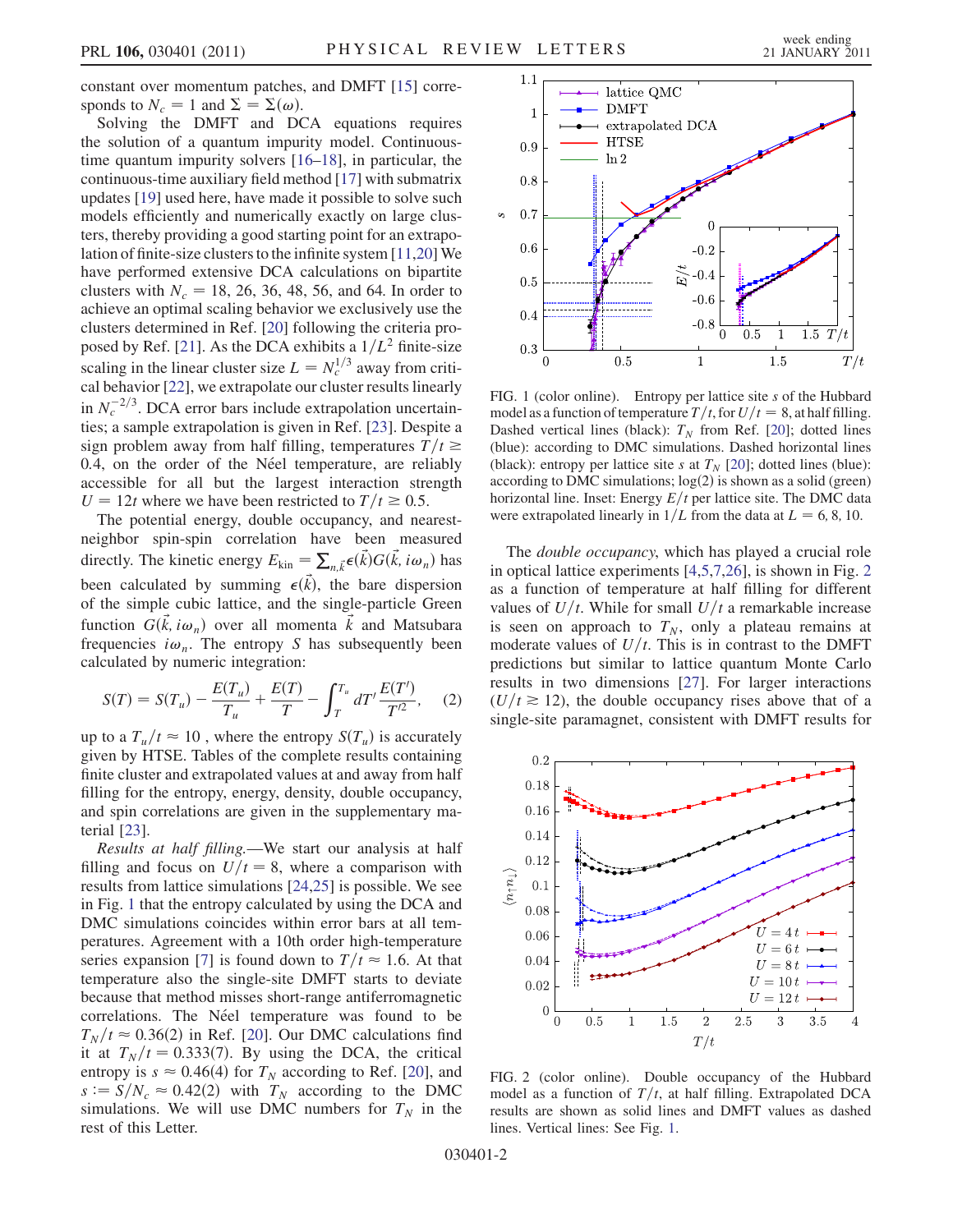<span id="page-2-0"></span>

FIG. 3 (color online). Nearest-neighbor spin-spin correlation of the Hubbard model as a function of  $T/t$ , at half filling. Inset: Density dependence for  $U/t=8$  and selected temperatures. Vertical lines: See Fig. [1.](#page-1-0)

the antiferromagnetic phase below  $T_N$  [[10](#page-3-9)]. The negative slope of  $D(T)$ , discussed in the context of the single-site DMFT [\[28\]](#page-3-27), persists for a wide range of parameters. Sharp features just above  $T_N$ , as detected in single-site (momentum-independent) studies [\[10\]](#page-3-9), are not observed for the interaction values and temperature ranges studied here. Hence the proposal that the double occupancy is a good candidate for thermometry is not substantiated by more accurate momentum-dependent calculations.

The spin-spin-correlation function, plotted in Fig. [3](#page-2-0) as a function of temperature for various  $U$  and as a function of filling for  $T/t = 0.3, 0.8$ , and 1.6 at  $U/t = 8$ , is accessible only in methods that include nonlocal correlations but may be accessible experimentally [\[29\]](#page-3-28). It has a steep slope on approach to the Néel temperature, which makes it an ideal quantity for thermometry.

Results away from half filling.—Figure [4](#page-2-1) shows the entropy per lattice site for  $U/t = 8$ . The inset demonstrates

<span id="page-2-1"></span>

FIG. 4 (color online). Entropy per lattice site s and the entropy per particle  $S/N$  (inset) of the Hubbard model at the temperature  $T = 0.35t \approx T_N$ , as a function of density *n*, for  $U/t = 8$ .

that the entropy per particle number  $N$  increases strongly at lower densities. While the single-site DMFT remains accurate for densities  $n \leq 0.6$  due to the weak momentum dependence of the self-energy in this regime [\[30\]](#page-3-29), the DCA results are important closer to half filling. Similarly, near half filling the DMFT overestimates the double occupancy by 10%, while deviations are less pronounced at lower densities. This observation persists for all interactions and temperatures investigated. The flattening of the double occupancy for  $8 \leq U/t \leq 12$  $8 \leq U/t \leq 12$  (cf. Fig. 2) is also seen away from half filling and leads to virtually unchanged profiles over the trap in an optical lattice system. On the other hand, the spin-spin-correlation function away from half filling (inset in Fig. [3\)](#page-2-0) changes most rapidly near half filling when approaching  $T_N$  since it couples strongly to the developing (short-range) spin correlations.

Entropy in the optical lattice system.—We now turn to the experimentally relevant case of an optical lattice in a harmonic trap, which is a closed system where entropy is conserved. We choose parameters close to current experiments:  $V(\vec{r}) = 0.004(|\dot{\vec{r}}|/a)^2 t$  with lattice spacing a, and<br>we consider the case of half filling in the tran center: we consider the case of half filling in the trap center:  $\mu = U/2$ . We treat the harmonic confinement in a local<br>density approximation (I DA): For every site we perform a density approximation (LDA): For every site we perform a DCA simulation for a homogeneous system and average the results over the trap. LDA was found to be a good approximation for the Bose-Hubbard model for wide traps, except in close proximity to the critical point [\[31](#page-3-30)–[33](#page-3-31)] of the  $U(1)$  phase transition because of the diverging correlation length. In our setup LDA errors are small compared to errors from the uncertainty of  $T_N$ .

Because of the large volume fraction, the wings of the gas may capture more entropy than the center of the trap, even though the entropy per site is comparable to the one in the center (see Fig. [5\)](#page-2-2). In fact, the entropy of the whole density range  $0.1 < n < 0.9$  is large, and this opens the possibility to observe antiferromagnetic order in the trap center at an average entropy per particle over the

<span id="page-2-2"></span>

FIG. 5 (color online). Entropy profiles (entropy per lattice site) plotted over the trap in the LDA approximation for different temperatures with an interaction strength  $U/t = 8$ . Error bars, shown every 5 lattice spacings, are smaller than symbol size.